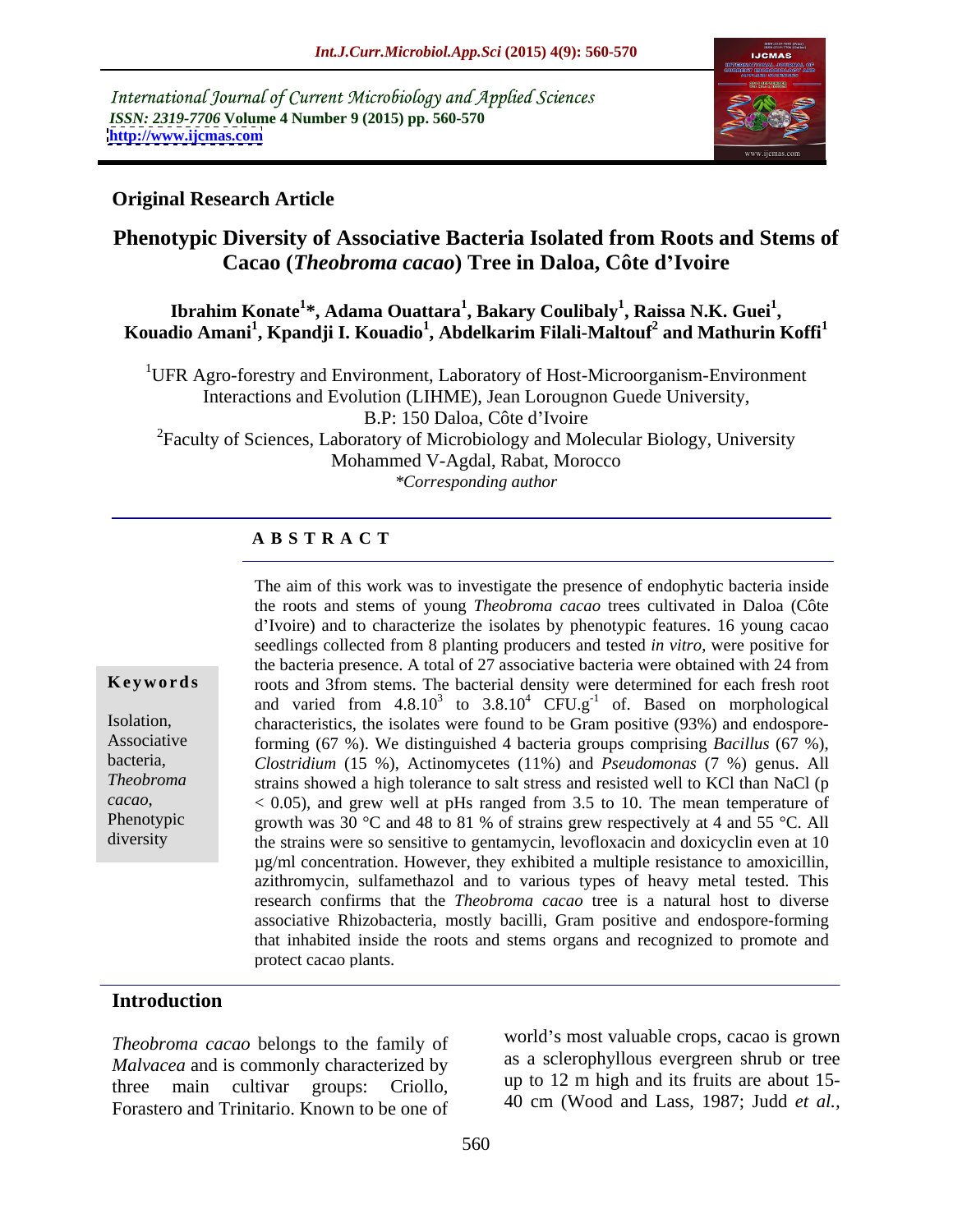2002). Cultivated worldwide, grown in 58 space intercellular of plant tissue without peoples in poor rural areas (Van Himme and

In Côte d Ivoire, *Theobroma cacao* was successfully introduced at  $19<sup>th</sup>$  century in the plantation crops grown in hot and rainy biological pathogen agent reach of about

diseases control is considered to be the endophytic bacteria associated with (Tilak *et al.,* 2005; Jha *et al.,* 2012). Therefore, it's high time to opt for alternative fertilizers or diseases preventions which can be used in agriculture practices without affecting the environment (Jha *et al.,* 2012). Application of Promoting Growth Plant Rhizobacteria (PGPR) as well as associative endophytic bacteria for sustainable agriculture holds immense 16 young cacao (*Theobroma cacao*) potential. seedlings cultivated in pouches (Fig. 1) were

countries and worth over US\$4 billion causing any apparent damage to the host (De annually, it is considered to be an important Bary, 1986), consist in producing and vegetation of environmental, social and delivering growth-promoting substances to economic raisons affecting 25 million plants, stimulating the expression of growth- Snoeck, 2001). The principal producing minerals and water from the soils, limiting countries are Côte d'Ivoire (Ivory Coast), the negative influence of toxic heavy metals, Ghana, Nigeria, Indonesia and Brasilia. exerting an antagonistic action against Currently, Côte d'Ivoire is the leading cacao pathogens and increasing plant resistance to producer with up to 40 % of world abiotic stresses like drought, flood and productions. salinity (Sturz and Mathson, 1996; Ryan *et*  East regions and expressly distributed in all natural association with a wide range woody forest regions (Bardin, 1937; Burle, 1962). plant such as *Picea abies* (Shishido *et al.,* Cacao is a well-adapted agro-forestry 1999.), Citrus plants (Araújo *et al.,* 2002),climates. However, it cultivation is mostly 1997), *Vitis vinifera* (Bell *et al.,* 1995), threatened by several diseases limiting the *Ceratonia siliqua* (Konate, 2007, Konate *et*  productions. Large yield losses due to *al.,* 2014) and *Theobroma cacao* (Macagnan 100 % in some cacao growing areas in Peru Except the work realized by Kebe *et al.* (Evan *et al.,*1998) and 60 % in Côte d Ivoire (2009) on indigenous microorganisms of (Kebe *et al.,* 2009). cacao farm soils used as bio-control agent The use of mineral fertilizers or chemical investigation concerned the finding of quickest and surest way of boosting crop *Theobroma cacao* tree in West Africa and production. Meanwhile, their application has equilibation particularly in Côte d'Ivoire. Thus, we aim many repercussion, as it leads to fruits, (i) to investigate the presence of endophytic ground and water contamination, which is bacteria in the vegetative organs of young detrimental for human and animal health cacao tree collected in Daloa (Center-West gens in plant, facilitating the uptake of *al.,* 2008; Dudeja and Giri, 2014; Konate *et al.* 2015). According to several authors, these bacteria are able to make intimate *Cof ea arabica* (Jimenez-Salgado *et al., et al.,* 2006; Menick *et al.,* 2008 and 2011). against *Phytophtora*, there is no endophytic bacteria associated with of Côte d Ivoire) and (ii) to characterize and screen the isolates using phenotypic features.

## **Materials and Methods**

### **Plant material**

The beneficial action of associative endophytic associative bacteria in roots and endophytic bacteria that infect and colonize stems. 4 of these joung plants were produced used to investigate the presence of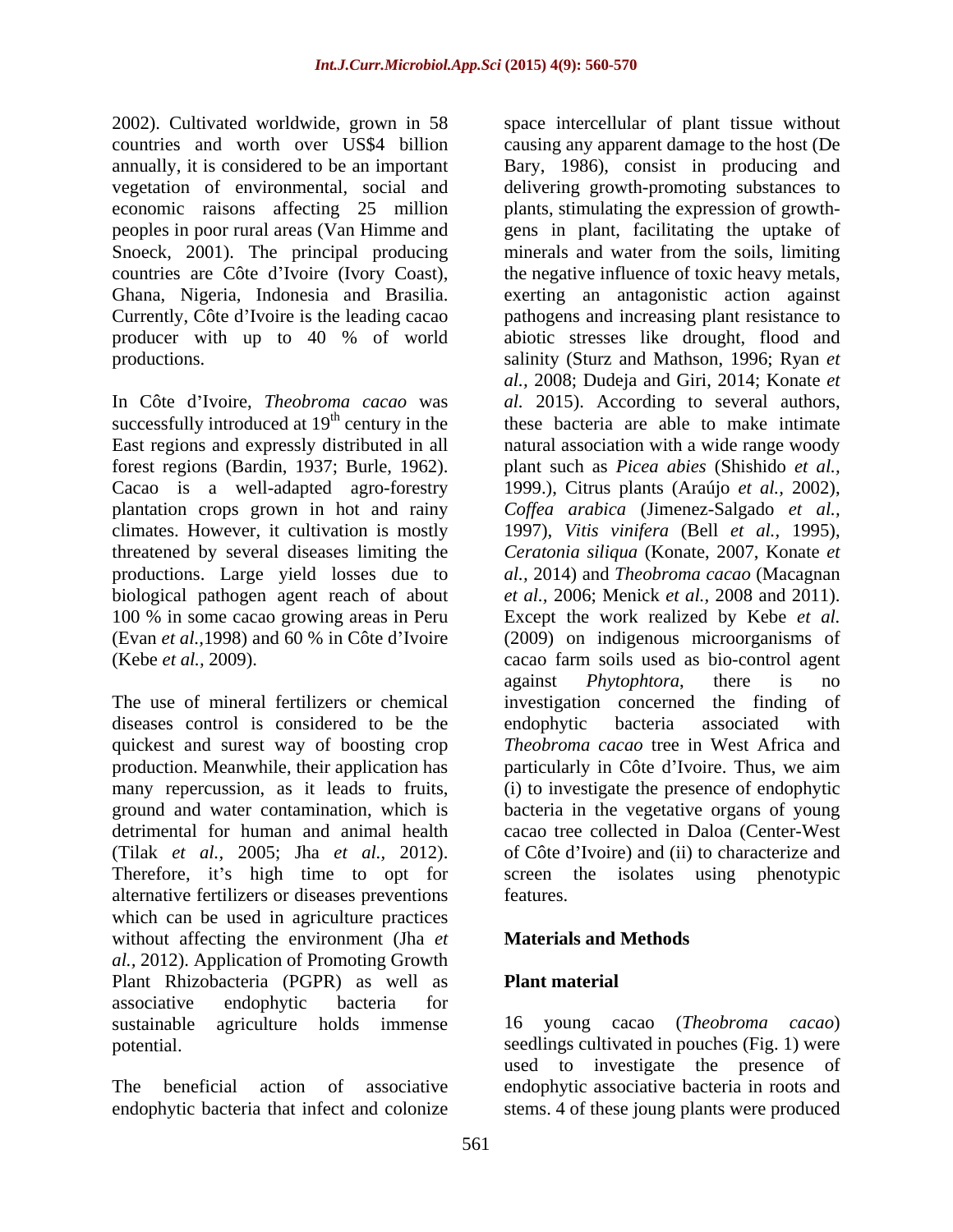(about 27 Km of Daloa).

#### **Isolation of bacterial endophytes from roots and stems**

1g of root from each plant was cut and described above and incubated from 4 to 55 surface-sterilized successively with Ethanol <sup>o</sup>C. (70 %) for 5 min, Sodium hypochlorite (25 %) for 5 min and Sodium hydroxyl (4 %) for 10 min (Muzzamal *et al.,* 2012), followed by thorough washing in sterile distilled water and then ground with 1mL of pure water. A volume of 0.1mL of the mixed tissue was containing the following sterilized directly spotted on YEM medium and other antibiotics: Amoxicillin, azithromycin, volume was diluted (20x) and used for ciprofloxacin, doxicyclin, penicillin, bacterial enumeration in cacao root (Konate gentamicin and sulfamethazol at two *et al.,* 2014). The stems were successively treated as well as the roots and cut in small piece (0.5 cm) with a sterile blade and **Heavy metal resistance** placed on sterile YEM agar plates. The cultures were incubated at 30 °C. The resistance of strains to heavy metals

All tests were carried out on YEM agar and sterilized as follows:  $CoCl<sub>2</sub>$ , 10-50  $\mu$ g plates. Petri dishes containing defined  $ml^{-1}$ ; AgNO<sub>3</sub>, 10-50  $\mu$ g ml<sup>-1</sup>; CuSO<sub>4</sub>, 10-50 medium were subdivided into squares and each square was inoculated with  $10 \mu l$  of YEM broth bacterial culture  $(10^8 \text{ cells})$ . **Catalase test** After 3 days of incubation at 30 °C, bacterial growth was compared to the controls. Two It was determined by the method of Graham replicates were done for each treatment.

### **Sodium and potassium chloride tolerance**

It was conducted on agar plates at variable<br>concentrations ranging from 1 to 9 %  $(w/v)$ concentrations ranging from 1 to 9 %  $(w/v)$  **bacteria** of NaCl or KCl concentrations.

in the experimental field at the University at different pH values using the buffers HI Jean Lorougnon Guédé in Daloa town in 7007 (pH 7.01) buffer and HI 70004P **(**pH Center-West of Côte d'Ivoire  $(6, 27^{\circ} \text{ N}, -4.01)$  buffer solution for calibration. The 6,53° W), and 12 were collected from 6 medium was buffered with HCl for pH farmers of seedling producer in Mimia values lower than 7.13 and with NaOH for pH higher than 7.13.

### **Temperature tolerance**

YEM agar plates were inoculated as described above and incubated from 4 to 55  $\mathrm{C}$ .

### **Antibiotics tolerance**

The intrinsic resistance of strains was determined on solid YEM medium containing the following sterilized antibiotics: Amoxicillin, azithromycin, ciprofloxacin, doxicyclin, penicillin, different concentrations 10 and 50  $\mu$ g ml<sup>-1</sup>. .

### **Heavy metal resistance**

**Phenotypic characterization** The stock solutions of metals were added at was also determined on solid TY medium. different concentrations to the TY medium and sterilized as follows:  $CoCl<sub>2</sub>$ , 10-50 µg g ml<sup>-1</sup>; Pb(CH<sub>3</sub>COO)<sub>2</sub>, 250-500 µg ml<sup>-1</sup>. .

#### $\frac{8}{2}$  cells) Catalogs text cells). Catalase test contract the contract of the contract of the contract of the contract of the contract of the contract of the contract of the contract of the contract of the contract of the contract of the contract of **Catalase test**

and Parker (1964).

### **Results and Discussion**

### **Isolation of root and stem endophytic bacteria**

**pH tolerance** from the roots and stems of Cacao Tolerance to pH was tested on YEM plates after six months of culture was very The isolation of natural endophytic bacteria (*Theobroma cacao*) seedlings harvested after six months of culture was very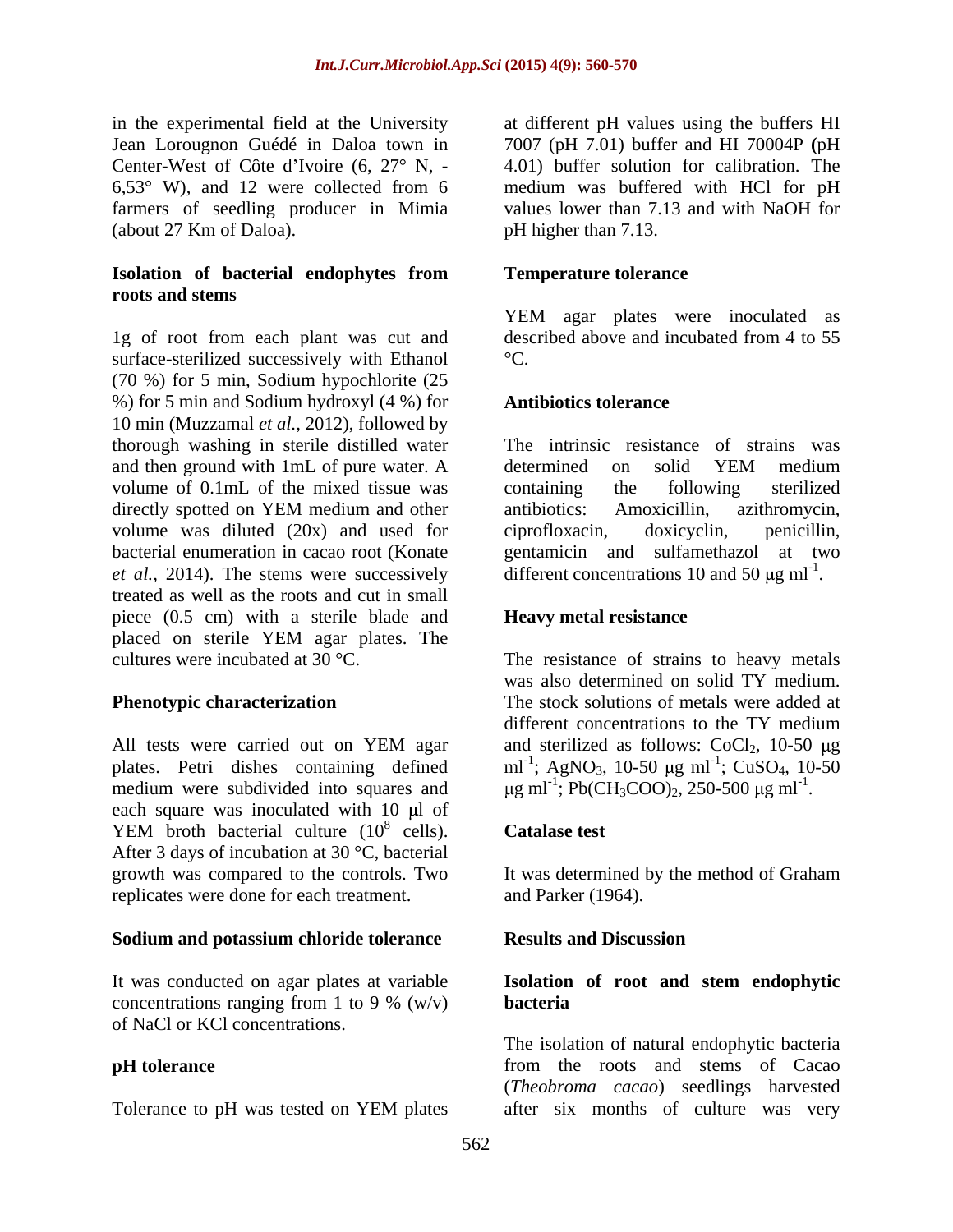successful. 16 young cacao seedlings tested *in vitro*, were positive for bacteria

We obtained 27 endophytic bacteria with 24 isolates (17 %) was originating from Mimia The lower number (8 %) was found from *et al.*, 2015; Rahmi *et al.*, 2015). UJLoG and Mi 3 samples.

The present work demonstrates clearly that bacteria are ubiquitous and host to most well in YEM medium containing 3 % KCl.

The endophytic bacteria selected from the isolation medium were morphologically characterized by Gram reaction (Fig. 2). It 93 to 100 % of strains grew in lightly acid was observed that all the isolates were and neutral pH. 22 % of isolates exhibited bacilli and mostly Gram positive (93%) and and acido-tolerant character since they well 67 % of them were endospore-forming. in pH 3.5 (Fig. 4). Above pH 7, from 85 to Based on morphological traits and 89 % of strains grew in pH 10. Kulkani and respiration activities, we distinguished 4 Nautiyal (2000) affirmed that salt tolerance bacteria groups belonging to *Bacillus* aid symbiotic and endophytic bacteria in (aerobic and anaerobic), *Clostridium* tolerance to high pH and temperature. Many (anaerobic strict), Actinomycetes (anaerobic actinomyctes grew in the desert soils with strict) and *Pseudomonas* (aerobic strict) genus (Table 2). Casida, 1969; Singh and Jha, 2015).

collected form 8 planting producers and *Pseudomonas sp* as the predominant presence. We obtained for each provenance (Melnick *et al.,* 2011; Prasad and Dagar, a bacterial density arranged from  $4.8.10<sup>3</sup>$  to 2014). Many of them demonstrated that  $3.8.10^4$  CFU / g of fresh root (Table 1). endospore-forming bacteria (Bacillus), from roots coded BIRC and 3from stems sp., colonized the diverse organs and the coded BISC. The high number of the rhizosphere of cacao tree (Arendsen *et al.,* village (Mi 2 and Mi 6) and Daloa-town. 2011; Prasad and Dagar, 2014; Velmurugan Several authors identified *Bacillus sp* and endophyticous species of different plants endospore-forming bacteria (*Bacillus*), actinomycetes (*Streptomyces* genus), *Clostridium*, *Pseudomonas* and *Azotobacter* 1999; Berreto *et al.,* 2008; Melnick *et al., et al.,* 2015; Rahmi *et al.,* 2015).

### **Salts tolerance**

associative bacteria reside inside the internal Isolates exhibited a wide tolerance to salt tissues of the vegetative organs in stress. They tolerated well KCl than NaCl occurrence roots and stems of cacao without with a signification degree of  $P < 0.05$ . 74 inducing any obvious symptoms. It confirms and 30 % of strains were unable to grow at the results reported by Melnick *et al.* (2011) the concentration of 9 % respectively of KCl isolating the bacteria from branch, leaf and and NaCl (Fig. 3). Strain BIRC3 did not pod of *Theobroma cacao*. Endophytes grow in the presence of 2 % NaCl but grew plant species and have been detected in a Similar osmo-tolerance have been found range of plants woody such as coffee with the carob endophytic bacteria that were (Jimenez-Salgado *et al.,* 1997), Citrus plants able to grow until 12 % NaCl (Konate *et al.,* (Araújo *et al.,* 2002) *Vitis vinifera* (Bell *et*  2014). Reva *et al.,* (2002) reported that *al.,* 1995) and carob (Konate, 2007, Konate *Bacillus* sp. isolated from the internal tissues *et al.,* 2014). of cotton plants (*Gossipium sp*) presented an **Phenotypic characterization** NaCl. well in YEM medium containing 3 % KCl. optimum growth in the presence of 10 % NaCl.

### **pH tolerance**

in pH 3.5 (Fig. 4). Above pH 7, from 85 to 89 % of strains grew in pH 10. Kulkani and pH varied from 3.8 to 11 (Gledhili and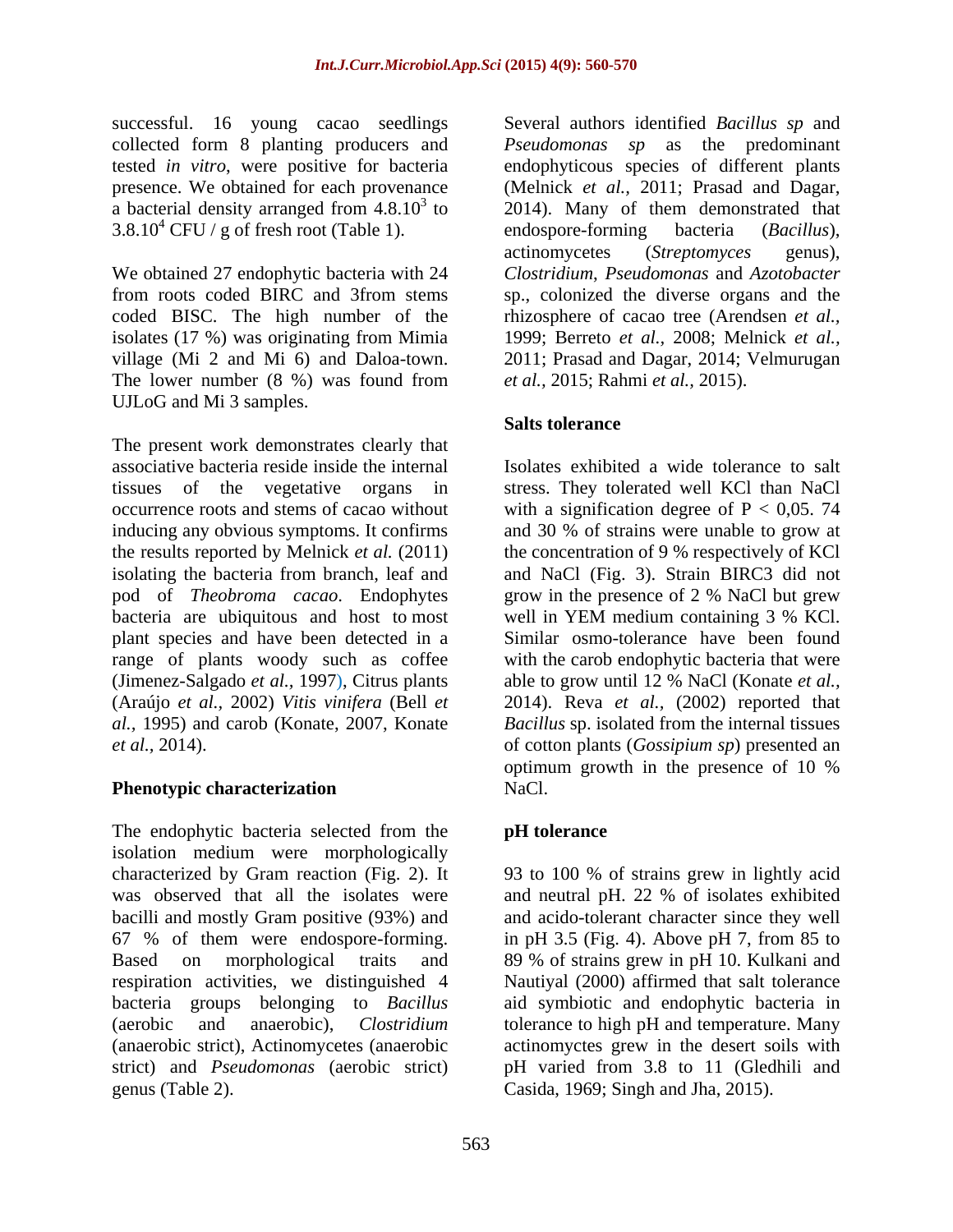|       | Plants<br>Accessions origines | <b>Presence of</b><br>bacteria $(+)$ or $(-)$ $(CFU.g^{-1}$ of root) | <b>Bacterial density</b> | Type of organe  | $%$ of<br><b>BIRC</b> | $%$ of<br><b>BISC</b> |
|-------|-------------------------------|----------------------------------------------------------------------|--------------------------|-----------------|-----------------------|-----------------------|
|       |                               |                                                                      |                          |                 |                       |                       |
|       | Mi 1                          |                                                                      | 3,58.10                  | Roots and Stems |                       | 33                    |
|       | $M1$ 2                        |                                                                      | $3,8.10^{4}$             | Roots and Stems |                       |                       |
|       | UJLoG                         |                                                                      | $9,4.10^{3}$             | Roots and Stems |                       |                       |
|       | Mi 3                          |                                                                      | 2,12.10 <sup>4</sup>     | Roots and Stems |                       | 33                    |
|       | Mi 4                          |                                                                      | 3,3.10 <sup>4</sup>      | Roots and Stems |                       |                       |
|       | Mi 5                          |                                                                      | $4,9.10^3$               | Roots and Stems |                       | 34                    |
|       | Mi 6                          | $++$                                                                 | 2,22.10 <sup>4</sup>     | Roots and Stems |                       |                       |
|       | Daloa-                        |                                                                      | $2,5.10^4$               | Roots and Stems |                       |                       |
|       | town                          |                                                                      |                          |                 |                       |                       |
| Total | 16                            | 24 from roots and 3                                                  |                          |                 | 100                   | 100                   |
|       |                               | from stems                                                           |                          |                 |                       |                       |

**Table.1** Percentage of associative bacteria isolated from roots and stem of cocoa seedlings originating from different localities of Daloa (Center-West of Côte d'Ivoire)

Mi = Mimia village (about 27 Km of Daloa); UJLoG = University Jean Lorougnon Guédé

**Table.2** Analysis of morphological, respiration and catalase activity of the endophytic bacteria associated with cacao tree

| Strains Respiration Catalase Gram Form Spore<br><b>Species</b><br><b>BIRC1</b><br>Bacillus sp<br>bacilli<br>ans<br>$+$<br><b>BIRC2</b><br>bacilli<br>Clostridium sp<br>ans<br>$+$<br>$\sim$<br>bacilli<br><b>Bacillus</b> sp<br>$+$<br>as<br>$^{+}$<br><b>BIRC4</b><br>bacilli<br>Pseudomonas sp<br>$\sim$<br>аs<br><b>BIRC5</b><br>bacilli<br><b>Bacillus</b> sp<br>aat<br>$^{+}$<br><b>BIRC6</b><br>bacilli<br><b>Bacillus</b> sp<br>ans<br><b>BIRC7</b><br>Bacillus sp<br>bacilli<br>aat<br>$^{+}$<br><b>BIRC8</b><br>Bacillus sp<br>bacilli<br>aaf<br>$+$<br><b>BIRC9</b><br>bacilli<br>Clostridium sp<br>ans<br>$+$<br>$\sim 100$<br><b>Bacillus</b> sp<br>bacilli<br>ans<br>Bacillus sp<br>bacilli<br>aat<br>bacilli<br>Bacillus sp<br>ans<br>bacilli<br>Bacillus sp<br>as<br><b>Contract Contract</b><br><b>Bacillus</b> sp<br>bacilli<br>$^{+}$<br>$+$<br>bacilli<br>Actinomycete sp<br>ans<br>$+$<br>$\sim 100$ m $^{-1}$<br>bacilli<br>Pseudomonas sp<br>$+$<br>$\sim$ $ \sim$<br><b>Bacillus</b> sp<br>bacilli<br>ans<br>$+$<br>bacilli<br>Actinomycete sp<br>ans<br>$+$<br>bacilli<br>Bacillus sp<br>ans<br>$^{+}$<br>$^{+}$<br><b>Bacillus</b> sp<br>bacilli<br>ans<br>bacilli<br>Clostridium sp<br>ans<br>$+$<br>$\sim 100$<br>bacill<br>Bacillus sp<br>$+$<br>as<br><b>State State</b><br>bacill<br>Actinomycete sp<br>aai<br>$+$<br>$\sim 100$ m $^{-1}$ |        |     |         |  |
|--------------------------------------------------------------------------------------------------------------------------------------------------------------------------------------------------------------------------------------------------------------------------------------------------------------------------------------------------------------------------------------------------------------------------------------------------------------------------------------------------------------------------------------------------------------------------------------------------------------------------------------------------------------------------------------------------------------------------------------------------------------------------------------------------------------------------------------------------------------------------------------------------------------------------------------------------------------------------------------------------------------------------------------------------------------------------------------------------------------------------------------------------------------------------------------------------------------------------------------------------------------------------------------------------------------------------------------------------------------------------|--------|-----|---------|--|
| <b>BIRC3</b><br><b>BIRC10</b><br><b>BIRC11</b><br><b>BIRC12</b><br><b>BIRC13</b><br><b>BIRC14</b><br><b>BIRC15</b><br><b>BIRC16</b><br><b>BIRC17</b><br><b>BIRC18</b><br><b>BIRC19</b><br><b>BIRC20</b><br><b>BIRC21</b><br><b>BIRC22</b><br>BIRC23                                                                                                                                                                                                                                                                                                                                                                                                                                                                                                                                                                                                                                                                                                                                                                                                                                                                                                                                                                                                                                                                                                                      |        |     |         |  |
|                                                                                                                                                                                                                                                                                                                                                                                                                                                                                                                                                                                                                                                                                                                                                                                                                                                                                                                                                                                                                                                                                                                                                                                                                                                                                                                                                                          |        |     |         |  |
|                                                                                                                                                                                                                                                                                                                                                                                                                                                                                                                                                                                                                                                                                                                                                                                                                                                                                                                                                                                                                                                                                                                                                                                                                                                                                                                                                                          |        |     |         |  |
|                                                                                                                                                                                                                                                                                                                                                                                                                                                                                                                                                                                                                                                                                                                                                                                                                                                                                                                                                                                                                                                                                                                                                                                                                                                                                                                                                                          |        |     |         |  |
|                                                                                                                                                                                                                                                                                                                                                                                                                                                                                                                                                                                                                                                                                                                                                                                                                                                                                                                                                                                                                                                                                                                                                                                                                                                                                                                                                                          |        |     |         |  |
|                                                                                                                                                                                                                                                                                                                                                                                                                                                                                                                                                                                                                                                                                                                                                                                                                                                                                                                                                                                                                                                                                                                                                                                                                                                                                                                                                                          |        |     |         |  |
|                                                                                                                                                                                                                                                                                                                                                                                                                                                                                                                                                                                                                                                                                                                                                                                                                                                                                                                                                                                                                                                                                                                                                                                                                                                                                                                                                                          |        |     |         |  |
|                                                                                                                                                                                                                                                                                                                                                                                                                                                                                                                                                                                                                                                                                                                                                                                                                                                                                                                                                                                                                                                                                                                                                                                                                                                                                                                                                                          |        |     |         |  |
|                                                                                                                                                                                                                                                                                                                                                                                                                                                                                                                                                                                                                                                                                                                                                                                                                                                                                                                                                                                                                                                                                                                                                                                                                                                                                                                                                                          |        |     |         |  |
|                                                                                                                                                                                                                                                                                                                                                                                                                                                                                                                                                                                                                                                                                                                                                                                                                                                                                                                                                                                                                                                                                                                                                                                                                                                                                                                                                                          |        |     |         |  |
|                                                                                                                                                                                                                                                                                                                                                                                                                                                                                                                                                                                                                                                                                                                                                                                                                                                                                                                                                                                                                                                                                                                                                                                                                                                                                                                                                                          |        |     |         |  |
|                                                                                                                                                                                                                                                                                                                                                                                                                                                                                                                                                                                                                                                                                                                                                                                                                                                                                                                                                                                                                                                                                                                                                                                                                                                                                                                                                                          |        |     |         |  |
|                                                                                                                                                                                                                                                                                                                                                                                                                                                                                                                                                                                                                                                                                                                                                                                                                                                                                                                                                                                                                                                                                                                                                                                                                                                                                                                                                                          |        |     |         |  |
|                                                                                                                                                                                                                                                                                                                                                                                                                                                                                                                                                                                                                                                                                                                                                                                                                                                                                                                                                                                                                                                                                                                                                                                                                                                                                                                                                                          |        |     |         |  |
|                                                                                                                                                                                                                                                                                                                                                                                                                                                                                                                                                                                                                                                                                                                                                                                                                                                                                                                                                                                                                                                                                                                                                                                                                                                                                                                                                                          |        |     |         |  |
|                                                                                                                                                                                                                                                                                                                                                                                                                                                                                                                                                                                                                                                                                                                                                                                                                                                                                                                                                                                                                                                                                                                                                                                                                                                                                                                                                                          |        |     |         |  |
|                                                                                                                                                                                                                                                                                                                                                                                                                                                                                                                                                                                                                                                                                                                                                                                                                                                                                                                                                                                                                                                                                                                                                                                                                                                                                                                                                                          |        |     |         |  |
|                                                                                                                                                                                                                                                                                                                                                                                                                                                                                                                                                                                                                                                                                                                                                                                                                                                                                                                                                                                                                                                                                                                                                                                                                                                                                                                                                                          |        |     |         |  |
|                                                                                                                                                                                                                                                                                                                                                                                                                                                                                                                                                                                                                                                                                                                                                                                                                                                                                                                                                                                                                                                                                                                                                                                                                                                                                                                                                                          |        |     |         |  |
|                                                                                                                                                                                                                                                                                                                                                                                                                                                                                                                                                                                                                                                                                                                                                                                                                                                                                                                                                                                                                                                                                                                                                                                                                                                                                                                                                                          |        |     |         |  |
|                                                                                                                                                                                                                                                                                                                                                                                                                                                                                                                                                                                                                                                                                                                                                                                                                                                                                                                                                                                                                                                                                                                                                                                                                                                                                                                                                                          |        |     |         |  |
|                                                                                                                                                                                                                                                                                                                                                                                                                                                                                                                                                                                                                                                                                                                                                                                                                                                                                                                                                                                                                                                                                                                                                                                                                                                                                                                                                                          |        |     |         |  |
|                                                                                                                                                                                                                                                                                                                                                                                                                                                                                                                                                                                                                                                                                                                                                                                                                                                                                                                                                                                                                                                                                                                                                                                                                                                                                                                                                                          |        |     |         |  |
|                                                                                                                                                                                                                                                                                                                                                                                                                                                                                                                                                                                                                                                                                                                                                                                                                                                                                                                                                                                                                                                                                                                                                                                                                                                                                                                                                                          |        |     |         |  |
|                                                                                                                                                                                                                                                                                                                                                                                                                                                                                                                                                                                                                                                                                                                                                                                                                                                                                                                                                                                                                                                                                                                                                                                                                                                                                                                                                                          | BISC24 | $+$ | bacilli |  |
| Bacillus sp<br>ans<br>$^{+}$                                                                                                                                                                                                                                                                                                                                                                                                                                                                                                                                                                                                                                                                                                                                                                                                                                                                                                                                                                                                                                                                                                                                                                                                                                                                                                                                             |        |     |         |  |
| <b>BISC25</b><br>Clostridium sp<br>bacilli<br>ans<br>$\sim$<br><b>BIRC26</b><br>bacilli<br>Bacillus sp<br>ans                                                                                                                                                                                                                                                                                                                                                                                                                                                                                                                                                                                                                                                                                                                                                                                                                                                                                                                                                                                                                                                                                                                                                                                                                                                            |        |     |         |  |
| <b>BISC27</b><br>bacilli<br><b>Bacillus</b> sp<br>ans<br>$+$<br>$ +$                                                                                                                                                                                                                                                                                                                                                                                                                                                                                                                                                                                                                                                                                                                                                                                                                                                                                                                                                                                                                                                                                                                                                                                                                                                                                                     |        |     |         |  |

as: aerobic strict; ans: anaerobic strict; aaf: aero-anaerobic facultative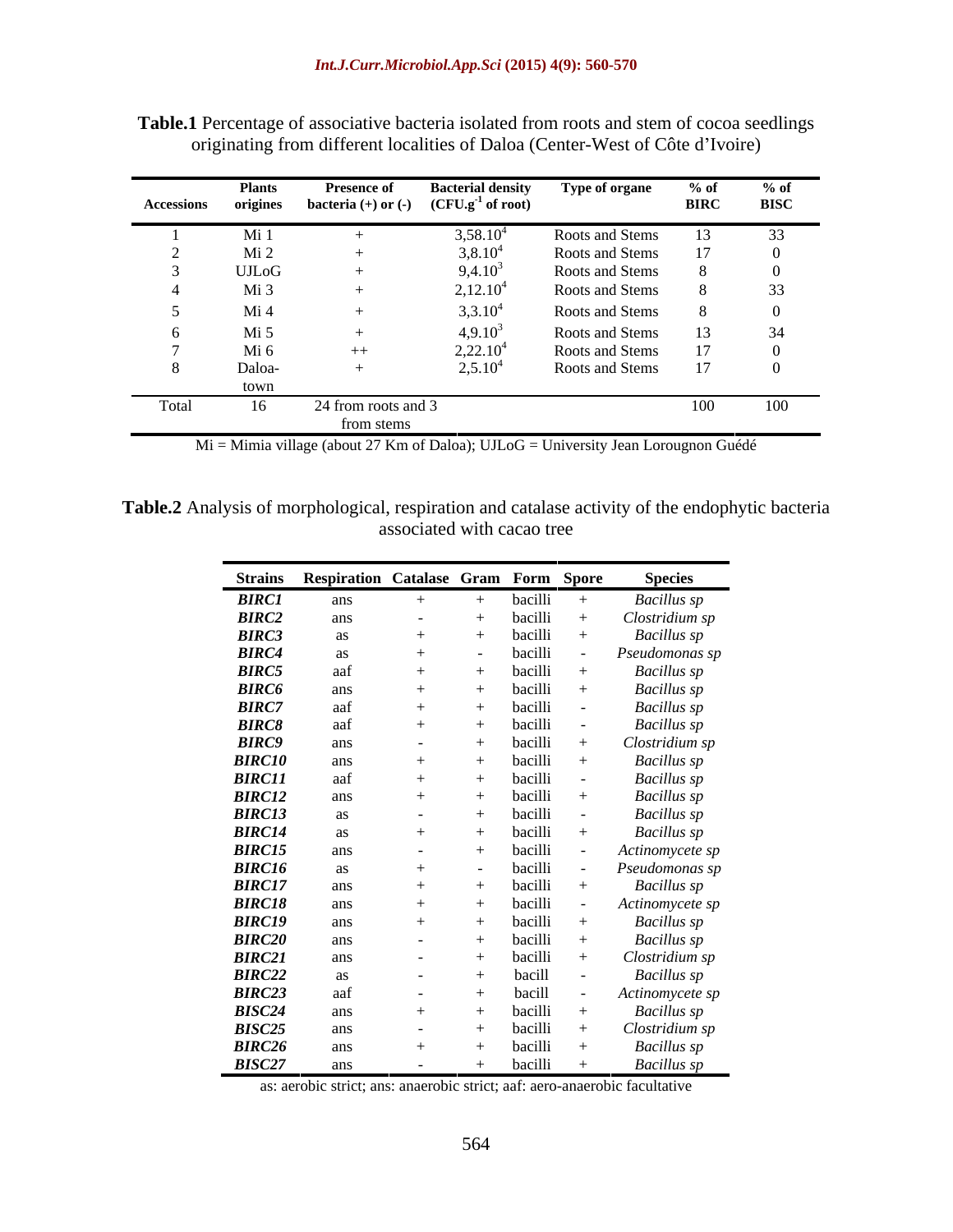

**Figure.1** Cacao (*Theobroma cacao*) seedlings cultivated in pouches

**Figure.2** (BIRC20): *Bacillus* sp and (BIRC18): *Actinomyctes*, revealed by Gram reactions



**Figure.3** Tolerance of cacao isolates to different concentrations of NaCl and KCl

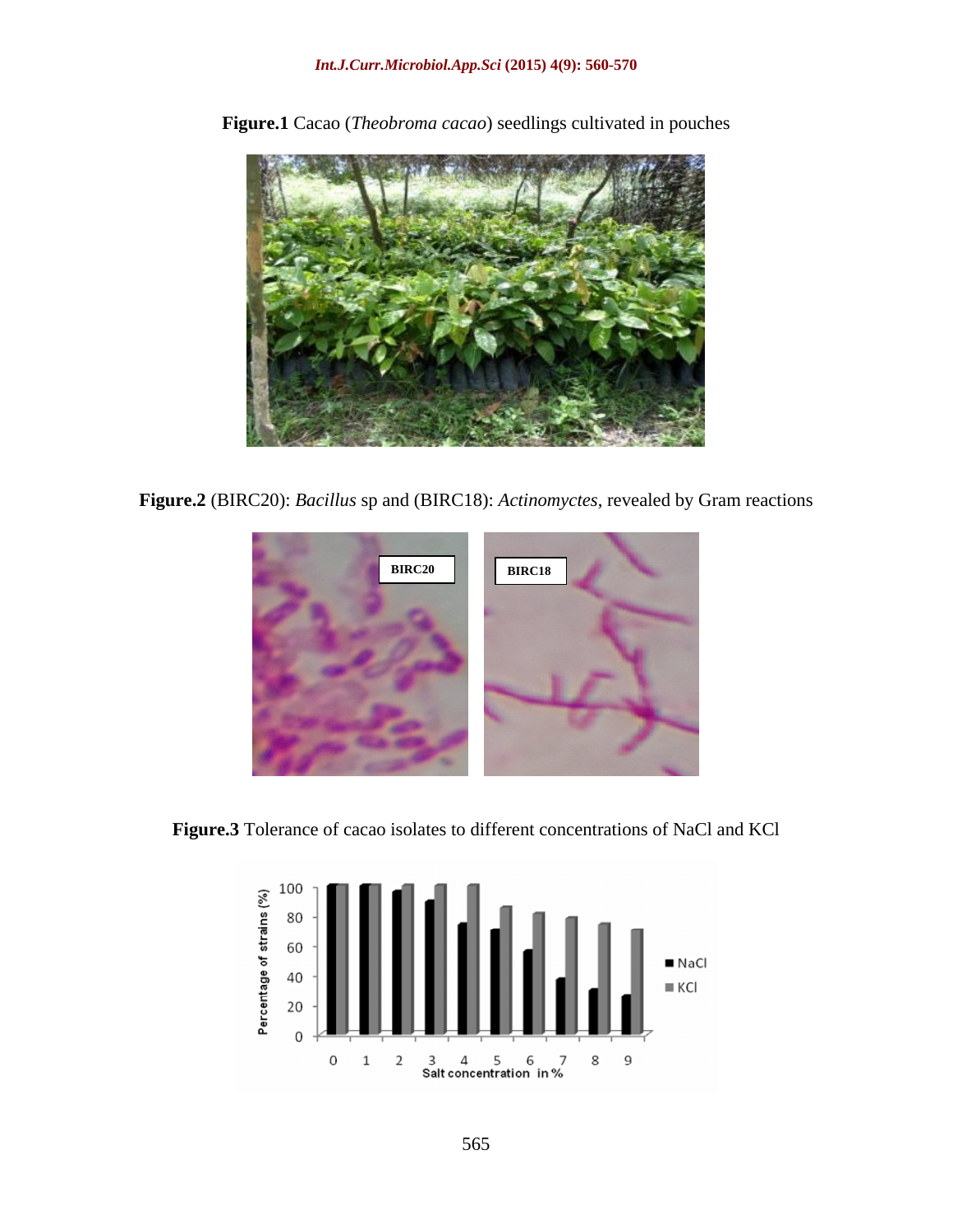



**Figure.5** Effect of temperature on growth of cacao bacteria



**Figure.6** Effect of diverse antibiotics on growth of cacao strains

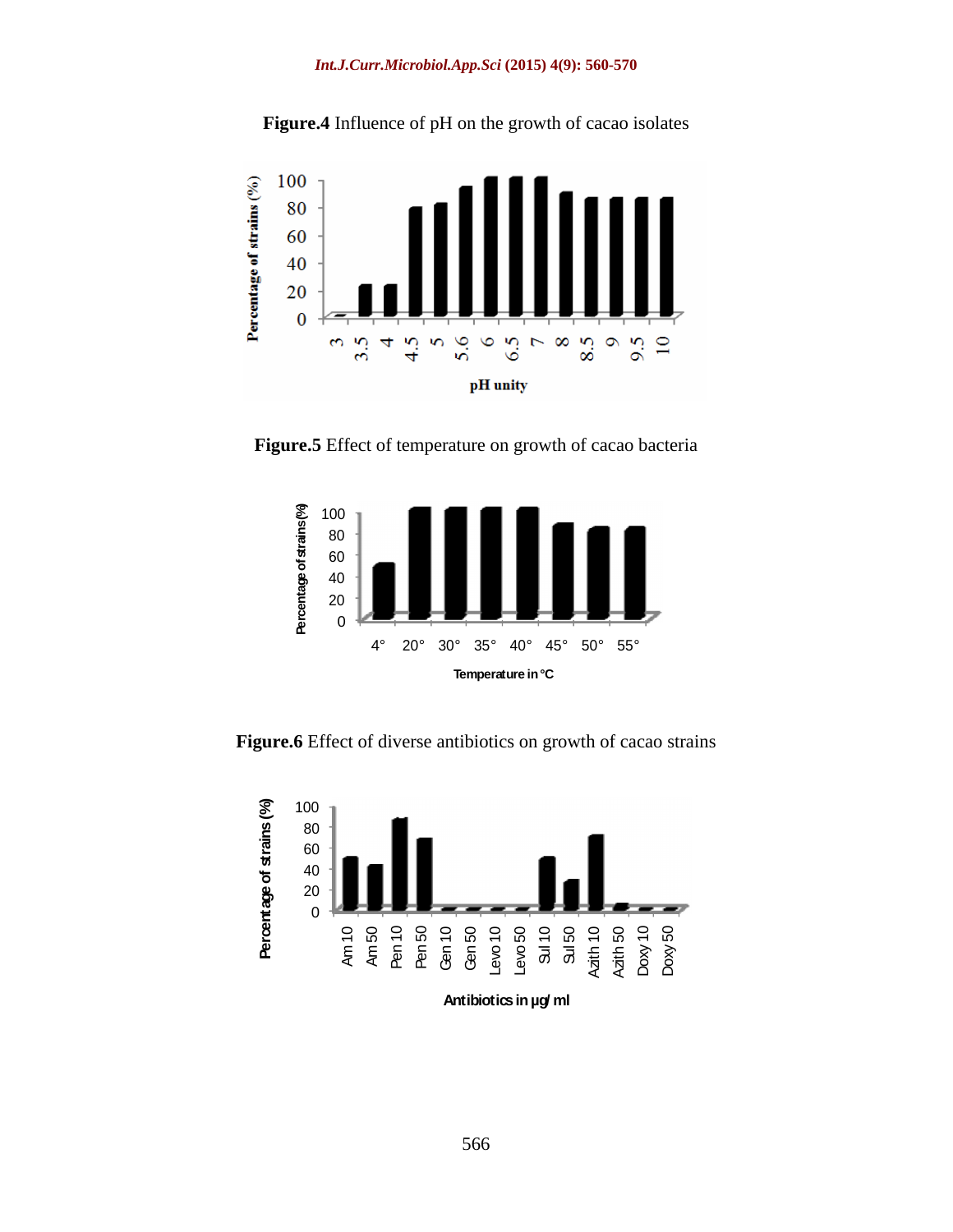

**Figure.7** Effect of various heavy metals on growth of cacao strains

Heavy metals in µg/ml

None cacao strains grew in the presence of endophytic bacteria isolated from carob tree agriculture practices. Thus, the (Konate *et al.,*2014) and many rhizobacteria (Cole and Elkan,1979; Singh *et al.,* 2013).

#### **Heavy metal resistance**

Figure 6, showed that all isolate were highly

**Tolerance of temperature** sensitive to silver (100 µg/ml) and to Cobalt The maximum growth of tested strains was and 85 % of strains exhibited good tolerance obtained from 20 to 40 °C. However, 48 and to copper (100  $\mu$ g/ml) and silver (50  $\mu$ g/ml), 81 % of isolates grew well respectively at 4 96 % to copper (50 µg/ml) and plomb (250 and 55 °C (Fig. 5). Most of Rhizobacteria as  $\qquad \qquad$  to 500  $\mu$ g/ml). Multiple-metal resistance well as rhizobiums native from hot and dry ability of bacteria makes them perfect to environments of the Sahel savannah and apply at metal contaminated sites for associative bacteria endospore-forming bioremediation, as generally, more than one tolerated the high temperature above 60 °C metal is present on such sites (Zhang *et al.,* (Egalesham and Ayanaba, 1984; Melnick *et*  2014). Our results were in agreement with *al.,* 2011; Singh and Jha, 2015). lasts rapports on associative and symbiotic **Antibiotic resistance** *al.,*2014: Zhang *et al.,* 2014). (50 to 100  $\mu$ g/ml). However, more than 67 bacteria (Mohammed *et al.,* 2000; Konate *et* 

gentamycin, levofloxacin and doxicyclin for increasing fruit production in *Theobroma*  even at lower concentration (10 µg/ml). *cacao* plantations. However, in recent years, However, they exhibited a multiple the application of Plant Growth Promoting resistance to various antibiotics tested, Rhizobacteria (PGPR) in plant production, amoxicillin, azithromycin, sulfamethazol protection and adaptation to very poor soils, (Fig. 6). The same result was described for appear as natural alternative for sustainable belong to genus *Rhizobium*, *Bacillus*, *Pseudomonas*, Actinomycetes, were used for *Pseudomonas*, *Clostridium*, *Burkholderia*, their potential for plant growth promotion that exhibited a multiple antibiotic resistance and biological control agents of cacao Traditionally, the mineral fertilization and chemical diseases control have been applied agriculture practices. Thus, the Rhizobacteria belong to *Bacillus*, diseases (Macagnan *et al.,* 2006; Kebe *et al.*2009; Melnick *et al.,* 2011; Prasad and Dagar, 2014).

In conclusion, this research demonstrated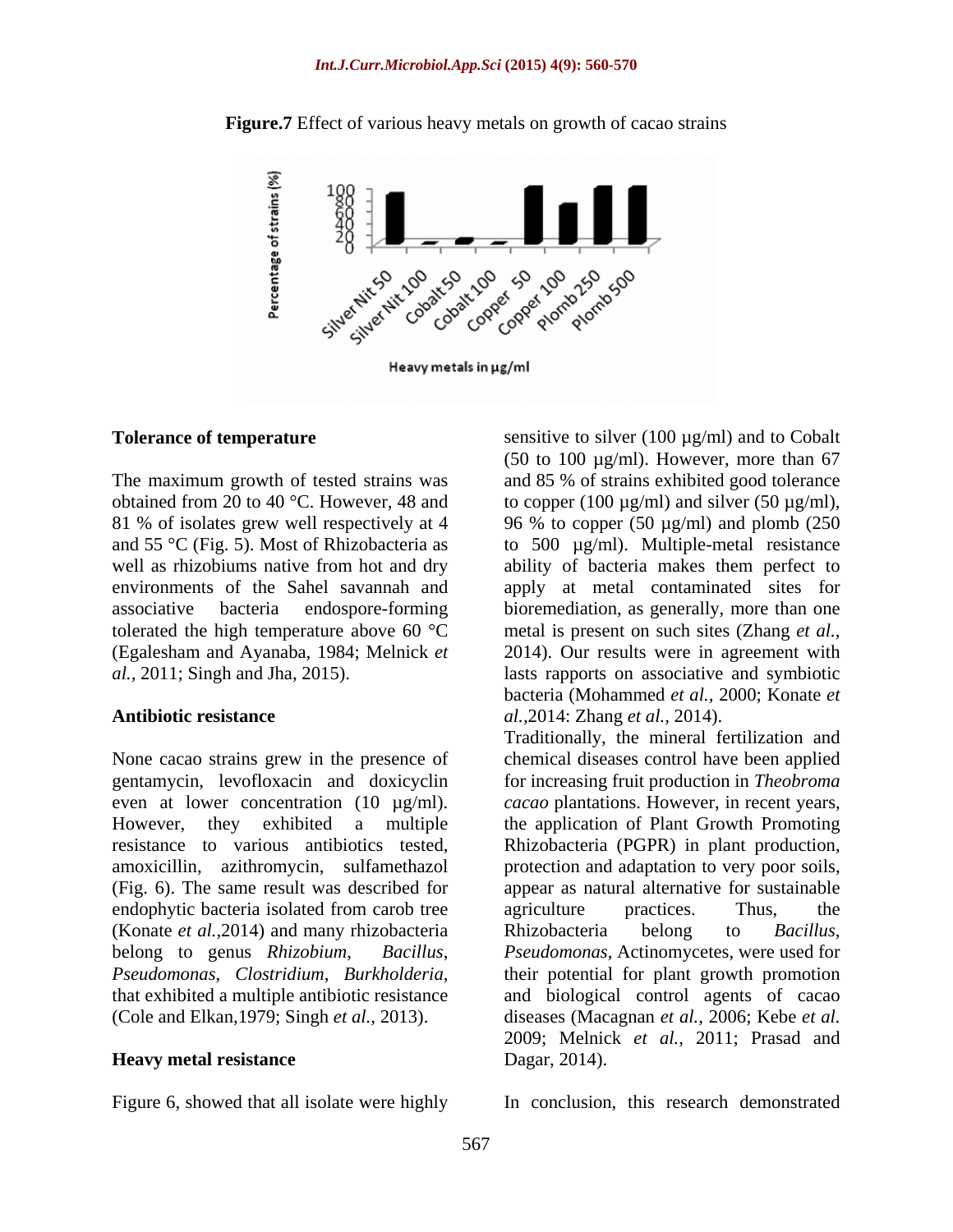clearly that *Theobroma cacao* tree is natural home to diverse endophytic bacteria that De Bary A. 1866. Morphologie und inhabited inside the roots, stems and others organs. The isolates were mostly composed Myxomyceten. Hofmeister's by *Bacillus*, *Pseudomonas* and Actinomycetes that are recognized to Vol. 2, Leipzig. increase crops yield and quality and to act as Dudeja S.S. and Giri R. 2014. Beneficial natural antagonist of pathogenic organisms properties, colonization, generally in the agro-forestry environment and particularly in the cacao plantations.

- Araújo W.L., Marcon J., Maccheroni W., van Elsas J.D., van Vuurde J.W.L., Azevedo J.L. 2002. Diversity of endophytic bacterial populations and *fastidiosa* in citrus plants. *Appl. Environ Microbiol.* 68:4906-4914.
- Arendsen A.F., Soliman M.Q. and Ragsdale regulation of acetate biosynthesis
- Bardin A., 1937. Le cacaoyer en Côte d Ivoire. *Annales Agricoles de l Afrique occidentale française et*
- Endophytic bacteria in grapevine. bacteria<br>Can I Microbiol 41:46 53 338-396 *Can. J. Microbiol*. 41: 46- 53.
- Berreto T.R., da Silva C.M., Soares A.C.F., Jha P.N., Gupta G., Jha P and Methrotra R.<br>de Souza LT 2008 Population 2012. Association of densities and genetic diversity of actinomycetes associated to the rhizosphere of Theobroma cacao. *Brazilian j.Microbiol.* 39: 464-470.
- Burle L., 1962. *Le cacaoyer* (*Tome 2*). Jimenez-Salgado T., Fuentes-Ramirez L.E.,<br>Maisonneuve et Larose Paris (*Tapia-Hernandez A.*, Mascarua-Maisonneuve et Larose, Paris,
- *japonicum*. *Appl. Environ.*

*Microbiol*. 37: 867- 870.

- physiologie der Pilze, Flechten und Myxomyceten. *Hofmeister s Handbook of Physiological Botany*, Vol. 2, Leipzig.
- **References** *Microbiol. Res*. 8: 1562-1572. properties, colonization, establishment and molecular diversity of endophytic bacteria in legume and non legume. *Afr. J.*
	- their interaction with *Xylella*  Eaglesham A.R.J., Ayanaba A. 1984. Tropical stress ecology of rhizobia, root-nodulation and legume nitrogen fixation. In:Current Developpements in Biological Nitrogen fixation. Subba Rao, N.S. (ed.) Edward Arnold Publishers,London,U.K,pp:1- 35.
	- S.W. 1999. Nitrate-dependent and Arévalo E. 1998. Cocao in Peru. Evan H.C., Krauss U., Rios R., Zecevich T. Cocao Growers' Bull. 51: 7-22.
	- and nitrate respiration by Gledhili W.E and Casida I.E, 1969. *Clostridium thermoaceticum*. *J. Bacteriology*. 181: 1489-1495. Predominantcatalase-negative soil bacteria. Occurrence and characterization of Actinomyces humiferus. *Appl. Microbiol*. 18: 114- 121.
- *étrangère* 1 (2): 135-150. Graham P.H and Parker C.A. 1964. Bell, C. R., Dickie G.A., Harvey W.L.G. Diagnostic features in the and Chan J.W.Y.F. 1995. Diagnostic features in the characterization of the root nodule bacteria of legumes. Plant soil. 20: 338-396
	- de Souza J.T. 2008. Population 2012. Association of the Souza J.T. 2008. Population 2012. Association of Jha P.N., Gupta G., Jha P and Methrotra R. 2012. Association of rhizospheric/endophytic bacteria with plants: a potential gateway to sustainable agriculture. *Greener J. Agr. Sci*. 3: 73-84.
- France. pp 486-491. Esperanza A. M, Martinez-Romero Cole, M. A., and Elkan G. H. 1979. Multiple E. and Caballero-Mellado J. 1997.<br>
coffea arabica L. a new host for antibiotic resistance in *Rhizobium Coffee arabica* L. a new host for<br>ianonicum **Appl** *Environ Acetobacter diazotrophicus* and Jimenez-Salgado T., Fuentes-Ramirez L.E., Tapia-Hernandez A.,. E. and Caballero-Mellado J. 1997. *Coffea arabica* L. a new host for *Acetobacter diazotrophicus* and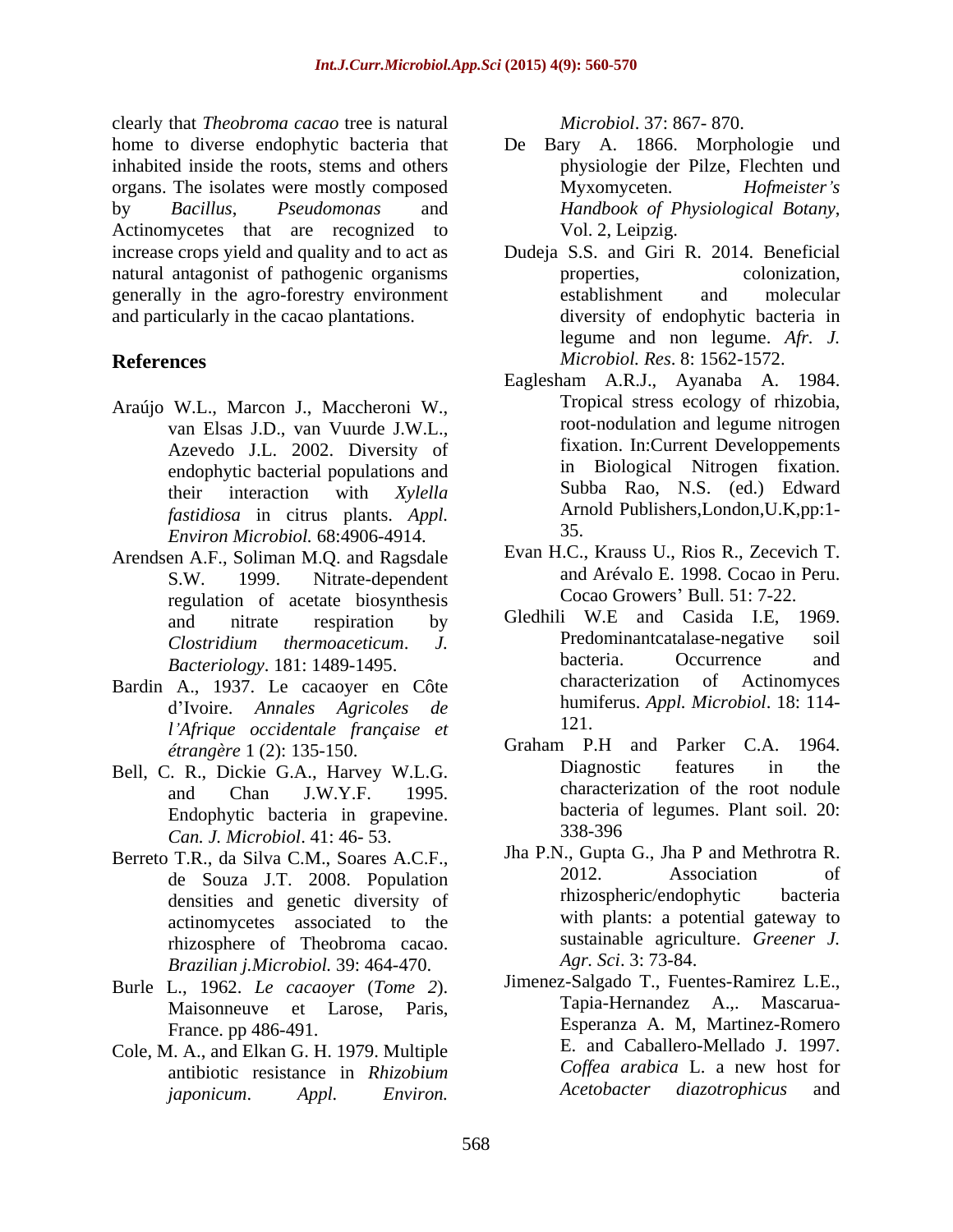*Acetobacteria*. Appl. Environ. Microbiol. 63: 3676- 3683. The contract of pod pathogens. *Phytoparasitica*,

- Judd W.S., C.S. C., Kellogg E.A., Stevens
- Kebe I.B., Mpika J., N'Guessan K.F., S., 2009. Isolement et identification
- Konate I., Koffi M., Koulibaly A., Sorouri
- Konate I., Koulibaly A., Koffi M., Sorouri Hasnain S. 2012. Isolation, A., Berraho E.B. and Filali-Maltouf carob tree (*Ceratonia siliqua* L.).
- Konate, I., 2007. Diversité phénotypique et toubkal.imist.ma/bitstream/handle/12
- Kulkarni, S. and Nautiyal C.S. 2000. Effect
- Macagnan D., Romeiro R.d.S., de Souza J.T.

isolation of other nitrogen-fixing surface and their antagonistic activity against the witches' broom and black pod pathogens. *Phytoparasitica,* 34:122-132.

- P.F., Donoghue M.J. 2002. Plant Melnick R.L, Suarez C., Bailey B. and Systematics: A Phylogenetic Backman P. 2011. Isolation of Approach Sinauer Associates, Inc., Sunderland, MA. bacteria from Theobroma cacao as Hebbar P.K., Samuels G.S. and Ake cacao diseases. *Biological Control*. endophytic endospore-forming bacteria from *Theobroma cacao* as potential biological control agent of cacao diseases. *Biological Control*. 57: 236-245.
- de microorganisms indigenes de Melnick R.L, Zidack N.K., Bailey B., cacaoyères en Côte d Ivoire et mise Maximova S.N., Guiltinan M. and en evidence de leurs effets antanistes vis-vis de *Phytosphtora palmivora*, and endophytes: *Bacillus* spp. from agent de la pourriture brune des annual crops as potential biological cabosses. *Sciences & Nature*, 6: 71- 82. cacao. *Biological Control*. 46: 46-56. Backman P. 2008. Bacterial endophytes: *Bacillus* spp. from annual crops as potential biological control agent of black pod rot of
- A., Berraho E.B. and Filali-Maltouf Kharchef D. and Filali-Maltouf A. A. 2015. Phosphate solubilizing 2000. Phenotypic characterization of carob (*Ceratonia siliqua* L) root nodulating bacteria isolated associative bacteria analyzed by from *Acacia spp*. Grown in Lybia. molecular technique ARDRA. *Plant Soil*. 224: 171-183. Mohammed S.H., Smouni A., Neyra M.,
- *Greener J. Agri. Sci*., 5: 43-51. Muzzamal H., Sarwar R., Sajid I. and A. 2014. Phenotypic variations of endophytic bacteria associated with formers, *Pakistan. J.Zool*, 44: 249- Hasnain S. 2012. Isolation, identification and screening of endophytic bacteria to biofilm 257
- *American J. Life Sci*., 2: 325-332. moléculaire du caroubier (*Ceratonia siliqua* L.) et des Bactéries Avacado and Black grapes. *Int. J.* endophytes qui lui sont associées. *Curr. Microbiol. App. Sci.* 3: 937- Prasad M.P. and Dagar S. 2014. Identification and characterization of Endophytic bacteria from fruits like 947.
- 3456789/.../THESE KONATE.pdf?. Rahmi, Baharudium, Nasaruddin and of salt and pH stress on temperature-characterization and ability isolate of tolerant *Rhizobium* sp. NBRI330 nodulating Prosopis juliflora. *Curr*. origin from Cocoa rhizosphere. *Int*. *Microbiol*. 40: 221-226. *J. Curr. Microbiol. App. Sci.* 4: 593- Rahmi, Baharudium, Nasaruddin and Burhanuddin. 2015. Morphological *Azotobacter* sp. to produce IAA origin from Cocoa rhizosphere. *Int.*  598.
- and Pomella A.W.V. 2006. Isolate of Reva, O.N., Smirnov V.V., Pettersson B., actinomycetes and endospore-and Priest F.G. 2002. *Bacillus*  forming bacteria from the cacao pod *endophyticus* sp. nov., isolated from *endophyticus* sp. nov., isolated from